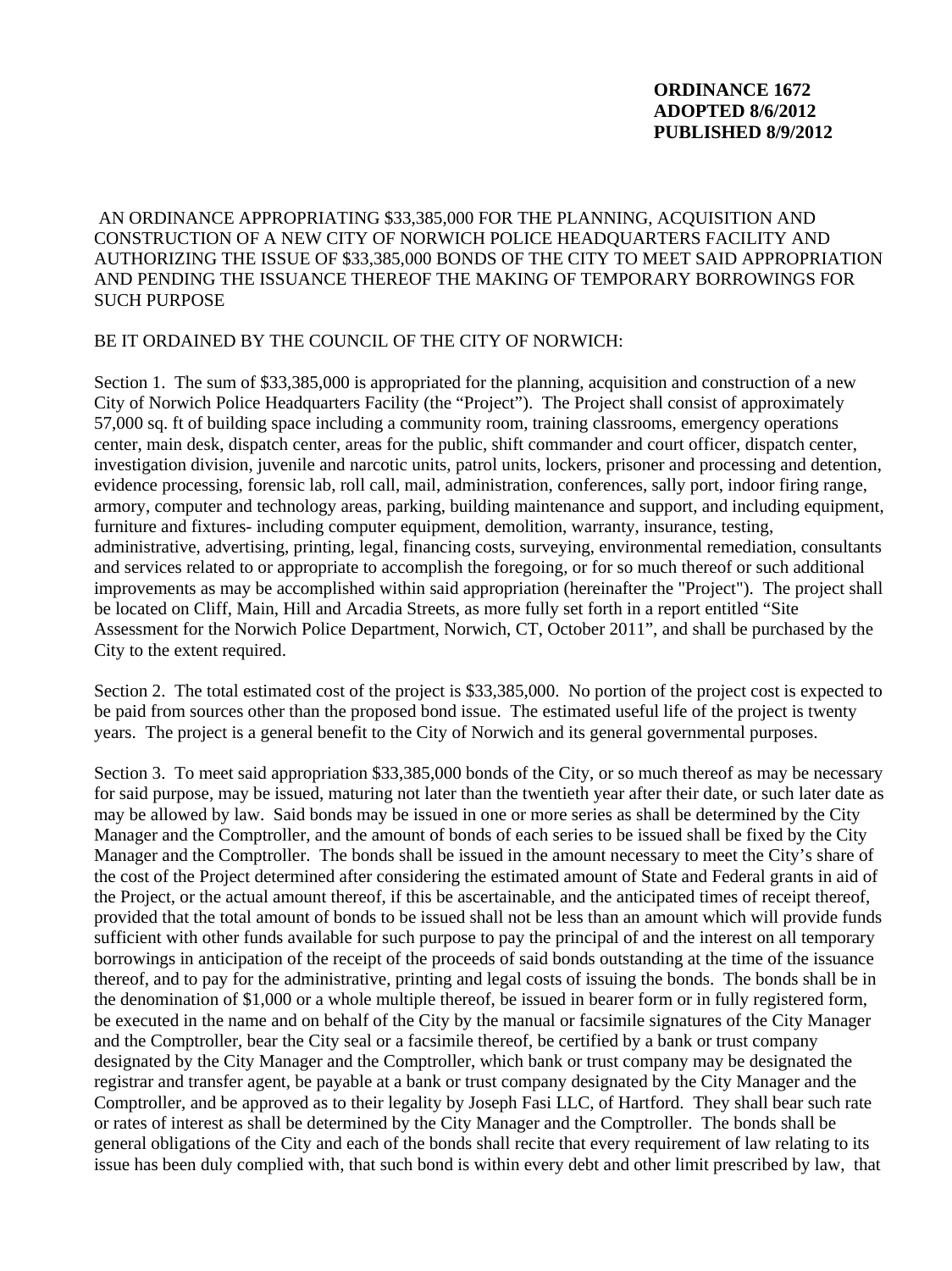the full faith and credit of the City are pledged to the payment of the principal thereof and the interest thereon, and shall be paid from property taxation to the extent not paid from other funds available for the payment thereof. The aggregate principal amount of the bonds, annual installments of principal, redemption provisions, if any, the date, time of issue and sale and other terms, details and particulars of such bonds, shall be determined by the City Manager and the Comptroller in accordance with the requirements of the General Statutes of Connecticut, as amended. In connection with the issuance of any bonds or notes authorized herein, the City may exercise any power delegated to municipalities pursuant to Section 7-370b, including the authority to enter into agreements moderating interest rate fluctuation, provided any such agreement or exercise of authority shall be approved by the City Council. In order to meet the capital cash flow expenditure needs of the City, the City Manager and Comptroller are authorized to allocate and reallocate expenditures incurred for the Project to any bonds or notes of the City outstanding as of the date of such allocation, and the bonds or notes to which such expenditures have been allocated shall be deemed to have been issued for such purpose, including the bonds and notes and Project herein authorized.

Section 4. The issue of the bonds aforesaid and of all other bonds or notes of the City heretofore authorized but not yet issued, as of the effective date of this Ordinance, would not cause the indebtedness of the City to exceed any debt limit calculated in accordance with law.

Section 5. Said bonds shall be sold by the City Manager and Comptroller in a competitive offering or by negotiation, in their discretion. If sold at competitive offering, the bonds shall be sold upon sealed proposals, at auction or similar competitive process, at not less than par and accrued interest on the basis of the lowest net or true interest cost to the City. A notice of sale or a summary thereof describing the bonds and setting forth the terms and conditions of the sale shall be published at least five days in advance of the sale in a recognized publication carrying municipal bond notices and devoted primarily to financial news and the subject of state and municipal bonds. If the bonds are sold by negotiation the purchase contract shall be approved by the City Council. With respect to the receipt of original issuance premium or bid premium upon the sale of the bonds or notes herein authorized, the Manager and Comptroller are authorized, but not required, to apply original issuance premium and bid premium, if applicable, to fund any purpose for which bonds of the City are authorized to be issued, and such application shall reduce the amount of authorized and unissued bonds of the purpose to which the premium was applied, in the amount so applied.

Section 6. The City Manager and the Comptroller are authorized to make temporary borrowings in anticipation of the receipt of the proceeds of any series of said bonds. Notes evidencing such borrowings shall be signed by the manual or facsimile signatures of the City Manager and the Comptroller, have the seal of the City or a facsimile thereof affixed, be payable at a bank or trust company designated by the City Manager and the Comptroller, be certified by a bank or trust company designated by the City Manager and the Comptroller pursuant to Section 7-373 of the General Statutes of Connecticut, as amended, and be approved as to their legality by Joseph Fasi LLC, of Hartford. They shall be issued with maturity dates which comply with the provisions of the General Statutes governing the issuance of such notes, as the same may be amended from time to time. The notes shall be general obligations of the City and each of the notes shall recite that every requirement of law relating to its issue has been duly complied with, that such note is within every debt and other limit prescribed by law, that the full faith and credit of the City are pledged to the payment of the principal thereof and the interest thereon, and shall be paid from property taxation to the extent not paid from other funds available for the payment thereof. The net interest cost on such notes, including renewals thereof, and the expense of preparing, issuing and marketing them, to the extent paid from the proceeds of such renewals or said bonds, shall be included as a cost of the project. Upon the sale of said bonds the proceeds thereof, to the extent required, shall be applied forthwith to the payment of the principal of and the interest on any such temporary borrowings then outstanding or shall be deposited with a bank or trust company in trust for such purpose.

Section 7. Resolution of Official Intent to Reimburse Expenditures with Borrowings. The City (the "Issuer") hereby expresses its official intent pursuant to §1.150-2 of the Federal Income Tax Regulations, Title 26 (the "Regulations"), to reimburse expenditures paid sixty days prior to and after the date of passage of this ordinance in the maximum amount and for the capital project defined in Section 1 with the proceeds of bonds,